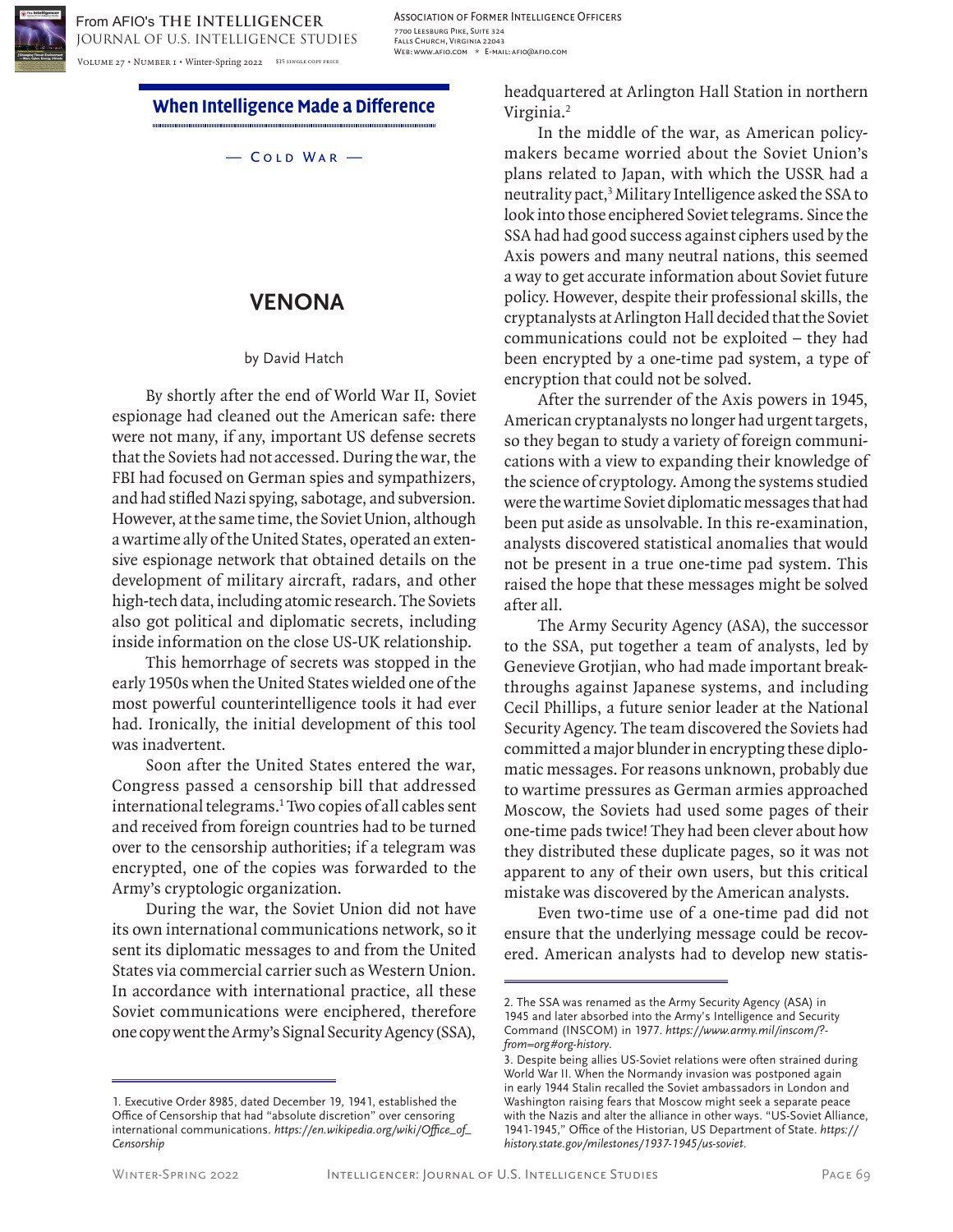tical techniques to exploit the messages. A team led by Meredith Gardner, a polyglot who was what NSA today calls a "cryptolinguist," made progress against a number of the messages. They began to recover words in the places where the Soviets had misused the one-time pads, although much of the text remained unintelligible.

As more code recoveries were made and further analysis done on the communications patterns, Arlington Hall analysts concluded that this system had five users: Soviet diplomatic network, an office tracking American lend lease goods to the Soviet Union, but also the KGB,<sup>4</sup> Soviet military intelligence, and a Naval intelligence organization. Moreover, many of the messages had significant clues to the identity of Americans providing the Soviet Union with classified information.

As more complete passages became intelligible, sometimes to include entire messages, the ASA faced a dilemma. The Agency was now in possession of extremely important information about Soviet espionage in North America, but neither the ASA nor the Army could make use of it. Under the 19th century Posse Comitatus law the US military was barred from engaging in law enforcement activities in the United States.

Therefore, the Army's leadership decided it was necessary to share this information with the FBI. But there was an important stipulation. The FBI had to agree that the fact that these messages had been solved could not be made public, nor could they ever be used as evidence in court. Essentially, the FBI had to use them as "starter kits" to direct investigations that would develop evidence that could be used in open court.

J. Edgar Hoover agreed to this condition, and assigned a veteran counterintelligence investigator to work with Arlington Hall to make use of this serendipitous find. As the investigator, Robert Lamphere, later wrote,

"I stood in the vestibule of the enemy's house, having entered by stealth I held in my hand a set of keys…. I had no idea where the corridors of the KGB edifice would take us… but the keys were ours, and we were determined to use them."<sup>5</sup>

This effort against Soviet espionage communications remained top secret until 1995. In the early days, it had several designations, but it is best known by its long-term cover name, project VENONA.

The messages being exploited were primarily wartime communications, most fell within the 1941 to 1946 timeframe. In the end, only a very small percentage of the total Soviet message traffic was exploited – out of approximately 8,000 KGB messages sent in this time period, only about 2,000 were exploited; out of about 7,000 messages from Soviet military intelligence, only about 500 would be solved. But, despite the age of the messages and the low ratio that were solved, from a counterintelligence standpoint, the VENONA messages were pure gold.

What did this inside look at KGB operations reveal? The messages revealed a good deal about espionage tradecraft in recruiting and handling Americans who had access to sensitive information. The messages included cover names for the Americans who were providing them secrets, but many messages describing the type of information involved and the kinds of access the American informants had provided clues that allowed the FBI to identify the US contacts who had violated their loyalty oaths.

## A Sample of Cover Names discovered in Venona decrypts

VICTOR — LTG Pavel Fitin (VENONA messages were signed or addressed VICTOR) KAPITAN — President Roosevelt BOAR — Winston Churchill FELLOWCOUNTRYMAN — Any member of the Communist Party of the USA ANTENNA (later LIBERAL) — Julius Rosenberg BABYLON — San Francisco CARTHAGE — Washington, D.C. ARSENAL — US War Department THE BANK — US State Department HUT — OSS ENORMOZ — The Manhattan A-Bomb project ANTON — Leonid Kvasnikov (KGB chief of A-Bomb espionage in New York)

One of the first KGB contacts identified through analysis of the VENONA material was Judith Coplon, an employee of the Justice Department. Although the Justice Department kept her under surveillance for some time, they did not discover any evidence of disloyalty. So, they set up a sting. They concocted a false but credible document, placed a classification

<sup>4.</sup> For ease of understanding, "KGB" is used throughout this article to signify the USSR's secret service. It was known as the NKVD from 1934 to 1941, and after several name changes in 1954 became the well-known KGB. See Robert W. Pringle, *Komitet Gosudarstvennoy Bezopasnosti*, *https://www.britannica.com/topic/KGB*. 5. Robert Lamphere, *The FBI-KGB War: A Special Agent's Story* (New York: Random House, 1986), p. 86.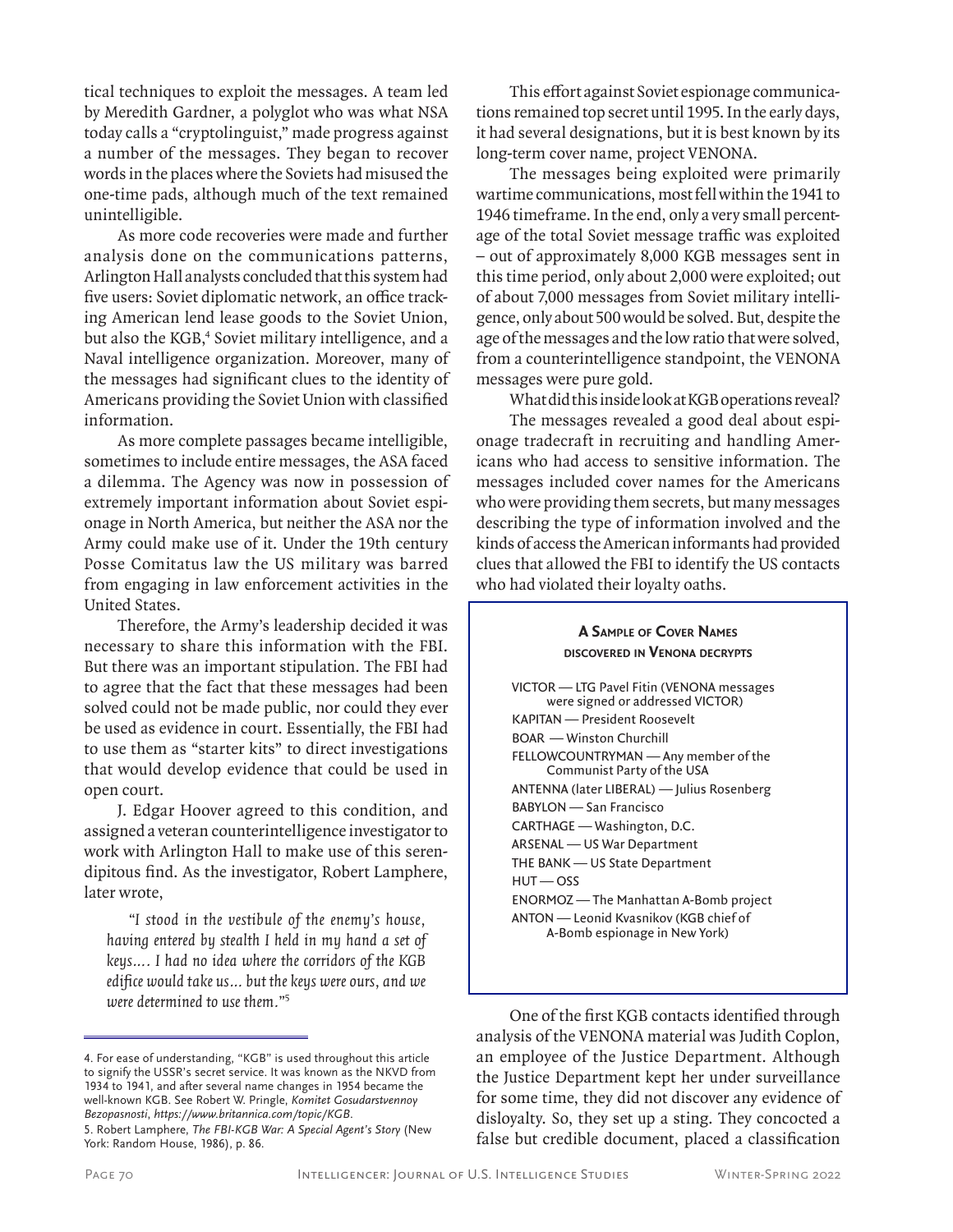| <b>PROMINENT SOVIET SOURCES REVEALED IN VENONA DECRYPTS</b>                                                                                                                                                                                      |                                                                                            |                                                                                                       |
|--------------------------------------------------------------------------------------------------------------------------------------------------------------------------------------------------------------------------------------------------|--------------------------------------------------------------------------------------------|-------------------------------------------------------------------------------------------------------|
| <b>NAME</b>                                                                                                                                                                                                                                      | <b>POSITION</b>                                                                            | <b>WHAT S/HE REVEALED TO SOVIETS</b>                                                                  |
| Julius Rosenberg                                                                                                                                                                                                                                 | Private citizen, with contacts among<br>electrical engineers working for the<br>government | Data about US fire control systems, radar, and<br>technical developments in the Army Signal<br>Corps. |
| David Greenglass                                                                                                                                                                                                                                 | Enlisted man, Los Alamos                                                                   | Machining the shell for the atomic bombs.                                                             |
| Klaus Fuchs                                                                                                                                                                                                                                      | British scientist at Los Alamos                                                            | Theoretical physics behind the atomic bomb.                                                           |
| Judith Coplon                                                                                                                                                                                                                                    | Employee, Justice Dept.                                                                    | Justice Dept policies and cases regarding for-<br>eign agents.                                        |
| Harry Dexter White (died<br>before indictment)                                                                                                                                                                                                   | Senior official, Treasury Department                                                       | U.S. monetary policy during WWII.                                                                     |
| Guy Burgess & Donald<br>McLean                                                                                                                                                                                                                   | Members of the UK diplomatic service                                                       | Developments and issues in the US-UK wartime<br>alliance.                                             |
| Source: Robert Benson. The Venona Story, Center for Cryptologic History, National Security Agency, https://www.nsa.gov/Portals/70/documents/about/<br>cryptologic-heritage/historical-figures-publications/publications/coldwar/venona_story.pdf |                                                                                            |                                                                                                       |

on it, then dangled it in front of Ms. Coplon. The FBI arrested her on March 4, 1949, as she was passing what she thought was classified information to a Russian employee of the United Nations in New York City.

Elizabeth Bentley had been a courier for the KGB, collecting government documents from a number of individuals and passing them to KGB officers. The Soviets however, considered her unreliable and dropped her. Angry, Ms. Bentley, beginning in early November 1945, told the FBI all she knew about Soviet espionage in the United States and about the Americans who had passed her classified information. She was never told about VENONA, but she was considered a reliable source by the FBI because much of what she said about disloyal Americans was confirmed in VENONA decrypts.

VENONA decrypts led the FBI to a variety of government employees at many levels. Among those whose undercover activities were exposed in the decrypts were Harry Dexter White, a senior official in the Treasury Department; Alger Hiss, a senior policy official in the State Department; Duncan Lee, who had been a senior officer in the OSS; and Laughlin Currie, who had been an important aide to President Roosevelt in the White House. In addition to government officials, according to VENONA, scientists working on the MANHATTAN project in World War II had given the KGB information, as had several employees with access to high-tech industrial secrets.

The VENONA decrypts contained the initial clues and eventually details about the most controversial espionage ring in American history, that of Julius and Ethel Rosenberg. Early decrypts revealed many of the actions Rosenberg took to acquire classified information on American weapons development during the war; decrypts also revealed that he had persuaded his brother-in-law, a machinist working on the atomic bomb at Los Alamos, New Mexico, to tell what he knew about the bomb to Soviet officers. Eventually, the decrypts provided sufficient personal information to allow the FBI to identify the Rosenbergs and Ethel's brother, David Greenglass. The Rosenberg case was controversial in its time and continues to be controversial today. It is true that much of the evidence presented at their trial seemed sketchy, but, behindthe-scenes, the government knew full well that the husband and wife were guilty.

It is apparent that the Soviets knew about the breakthrough into the VENONA messages almost from the start. William Weisband, a Russian linguist working for the Army's cryptologic organization, and Harold A. R. "Kim" Philby, the British liaison officer to the American intelligence community, both knew about the project, and apparently told the Soviets all they knew. However, the Soviets could not retrieve the messages that the US had and probably did not know the extent of American exploitation of them.

Project VENONA continued until 1980, with analysts still working on messages from the Second World War. By 1980, however, senior officials at NSA recognized that while some additional information might be gleaned from messages yet unsolved, it was unlikely the cost of continuing to keep the project active would produce enough results to justify the expense.

Despite the high classification on the project, even after it was put in inactive status, rumors about its existence and who the messages implicated circulated throughout the national defense community and probably the academic world as well. In the early 1990s, Robert Lamphere, one of the original FBI